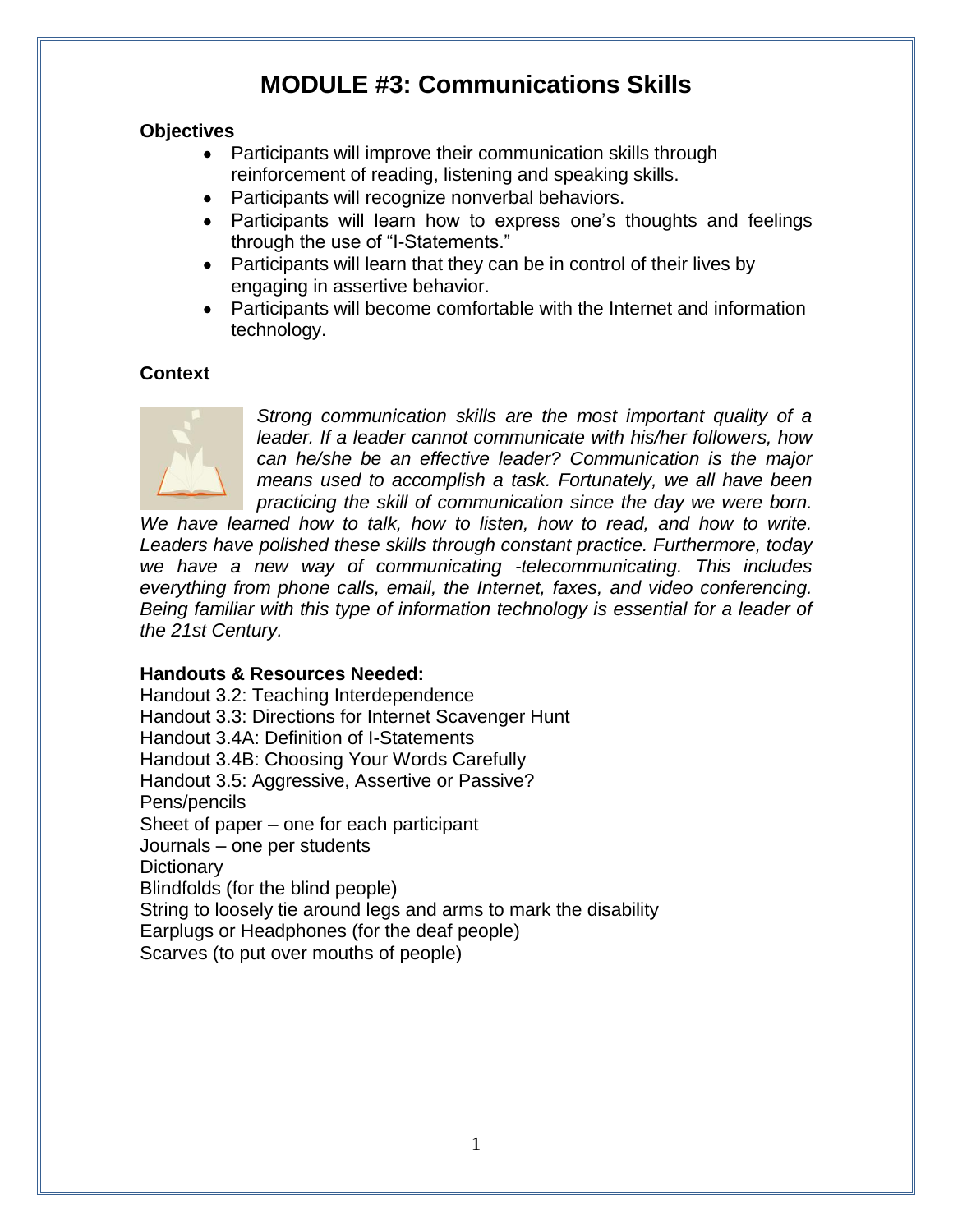Activity #1: Defining Communication (20 min)

Procedure:

- Icebreaker
- Provide Webster's New World Dictionary, "Second College Edition's Definition of communication: The act of transmitting: giving or exchanging of information, signals, or messages by talk, gestures, writing, etc."
- Then, brainstorm with participants on the different forms of communication (ex: writing). Take notes on the flit-chart.
- Debriefing

Activity # 2: Teaching Interdependence (55 min)

Procedure:

- Icebreaker
- The purpose of this activity is to show participants the importance of understanding, respecting and accepting others as they are.
- When assigning disabilities to the students, consider their strengths. For instance, make the most outspoken student mute and deaf, the best athlete should become the quadriplegic, and so on. On the other hand, let the quietest people have the ability to speak. Do not tell students that their specific disabilities were planned. See if they notice it.
- Ask participants to work in groups of 4 or 5, which will include a disability to emphasize that there are other ways of communication besides talking.
- Refer to Handout 3.2 for further instructions on this activity.
- Debriefing

Activity #3: Learning to navigate the Internet (55 min)

Procedure:

- Icebreaker
- This activity needs computer access.
- Take participants to the library or a site with Internet access to conduct the mini project.
- Explain to participants that knowing how to take advantage of the  $\bullet$ Internet is important. One way to take advantage is communicating via email.
- $\bullet$ Have each student acquire their own e-mail address. Personal email accounts can be obtained by visiting the Web site: [www.emailaddresses.com.](http://www.emailaddresses.com/) Emphasize avoiding the use of inappropriate words (ex: beautiful, pretty, cute) as user names as this e-mail can be included in resumes and other types of formal documents.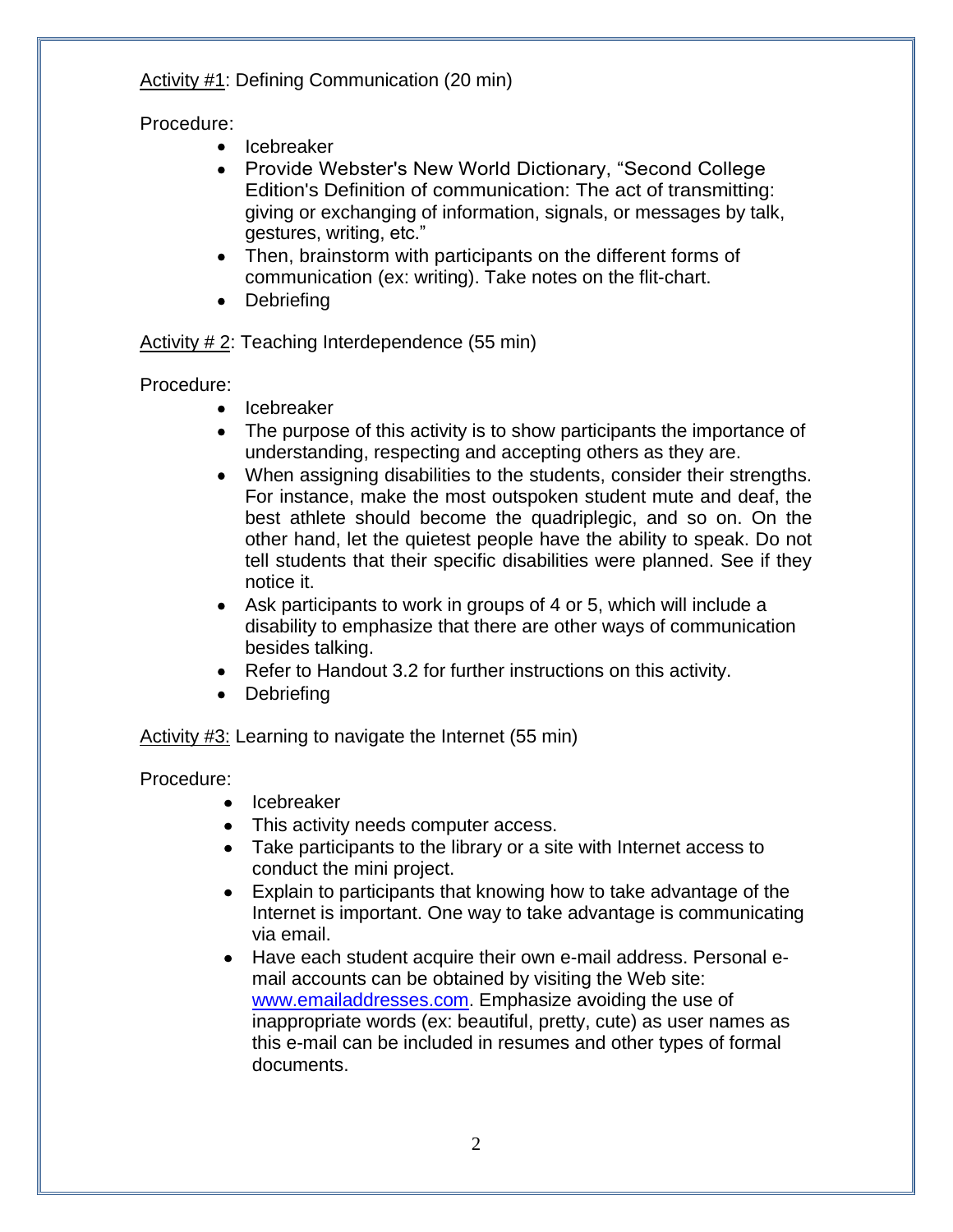- After setting up their own accounts, ask participants to email the facilitator a brief message regarding anything. Encourage communication via e-mail among the students.
- Provide participants with directions for Scavenger Hunt Group Mini Project (Handout 3.3), which includes a list of Internet sites they need to hunt for and document.
- **Debriefing**  $\bullet$

Activity #4: Choosing your words correctly (55 min)

Procedure:

- $\bullet$ Icebreaker
- Choosing your words correctly before speaking is important in order to avoid conflict. A good way to start working on this is through the use of I-statements.
- Conduct a brief presentation of the concepts of I-Statements. Provide a definition of I-statements (Handout 3.4A).
- Ask the group for examples of You-Statements. Point out how  $\bullet$ much You-Statements tend to hurt the listener and thus hinder any effective communication.
- Ask the group to rephrase the You-Statements into I-Statements.
- Hand out "choosing your words carefully" worksheet and ask students to complete it (Handout 3.4B). The group then has a discussion on questions on I-statements versus You-statements. Tell participants that learning how to use I-Statements is not an easy task; however, it is wise to engage in its use.
- Debriefina

Activity #5: Assertiveness or Passiveness (30 min)

## Procedure:

- Icebreaker  $\bullet$
- Assertiveness is a method of communication that lets others know your ideas and feelings while respecting their feelings as well. For the purpose of our discussion, behavior can be divided into three types: aggressive, assertive and passive. Refer to Handout 3.6 for further information on the concept of assertiveness.
- Then the participants work through scenarios providing their normal  $\bullet$ response related to either passiveness or assertiveness (Handout 3.5).
- Participants engage in discussion indicating what they have understood from the activity; discuss every situation.
- **Debriefing**  $\bullet$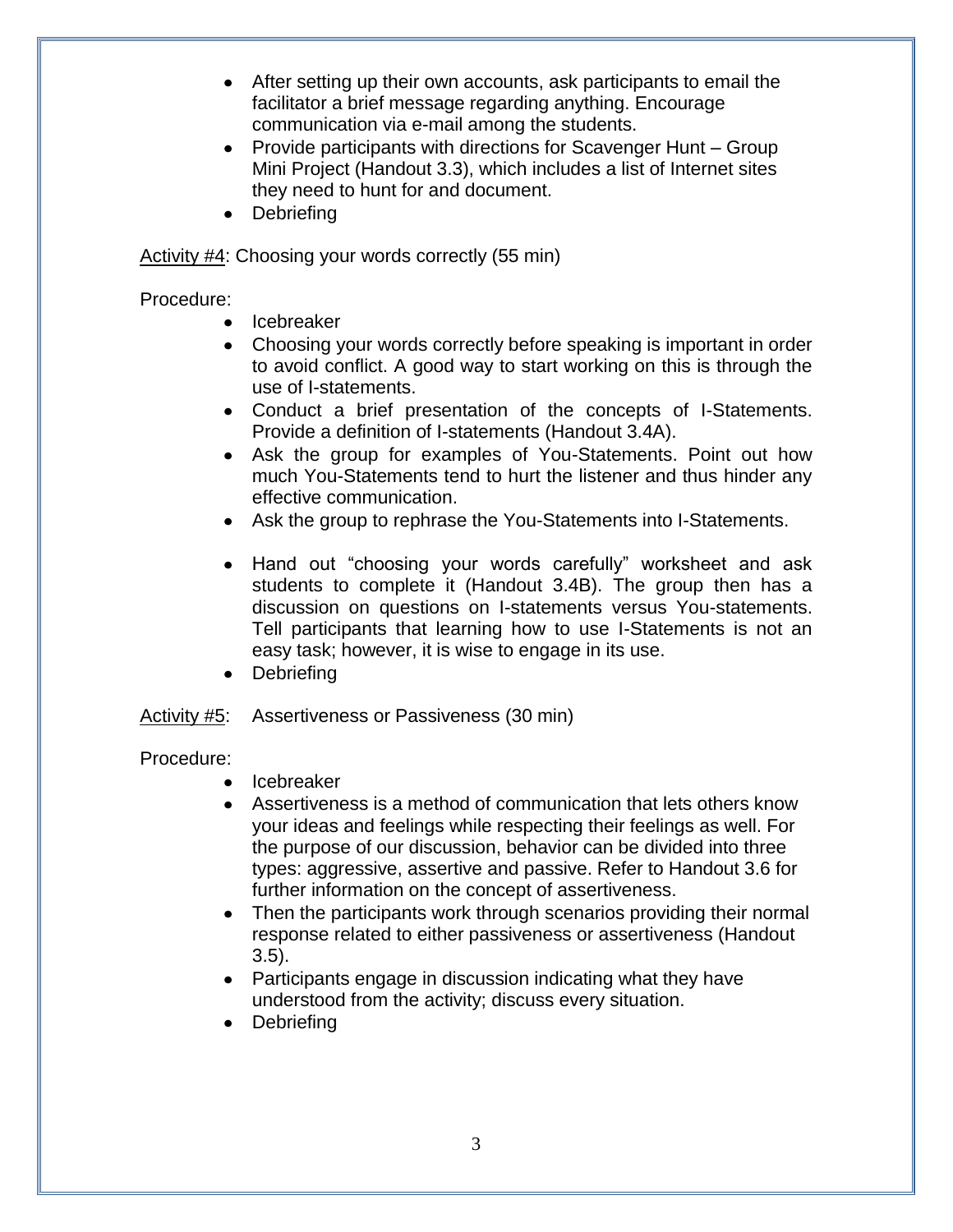#### Handout 3.2

# **Teaching Interdependence**

#### *1.* **Divide the class into two or three groups. Provide each group a sheet of paper that includes:**

- a destination outside of the classroom (identified by facilitator),
- $\blacksquare$  a 20 minute time limit 10 for preparing, 10 for getting there
- an assigned disability for each member of the group.

### *2.* **The disabilities should include being:**

- hearing impaired;
- mute:
- vision impaired;
- **without use of arms;**
- **without use of legs;**
- **quadriplegic;**
- vision impaired and without use of arms;
- hearing impaired and without use of legs;
- **unable to speak English fluently.**

### *3.* **Materials to be provided:**

- **Blindfolds (for the vision impaired),**
- String to loosely tie around legs and arms to mark their lack of use,
- **Earplugs or Headphones (for the hearing impaired) and**
- Scarves (to cover the mouths of the mute)
- *\* The goal is for each group to reach their destination, with everyone participating in working together to complete the task. Each group member must help the rest of the group to arrive at the same time.*
- *4.* **After all groups arrive at the designated spot, facilitate a discussion by asking:**
	- $\blacksquare$  How did the group arrive at the spot?
	- How long did it take to figure out a way to transport everyone there?
	- Could you have reached the destination by yourself with these handicaps?
	- Did it bother anyone to completely rely on the group?
	- Did any one individual emerge as the leader of the group? What characteristics did he/she possess?
	- Was this a positive group experience?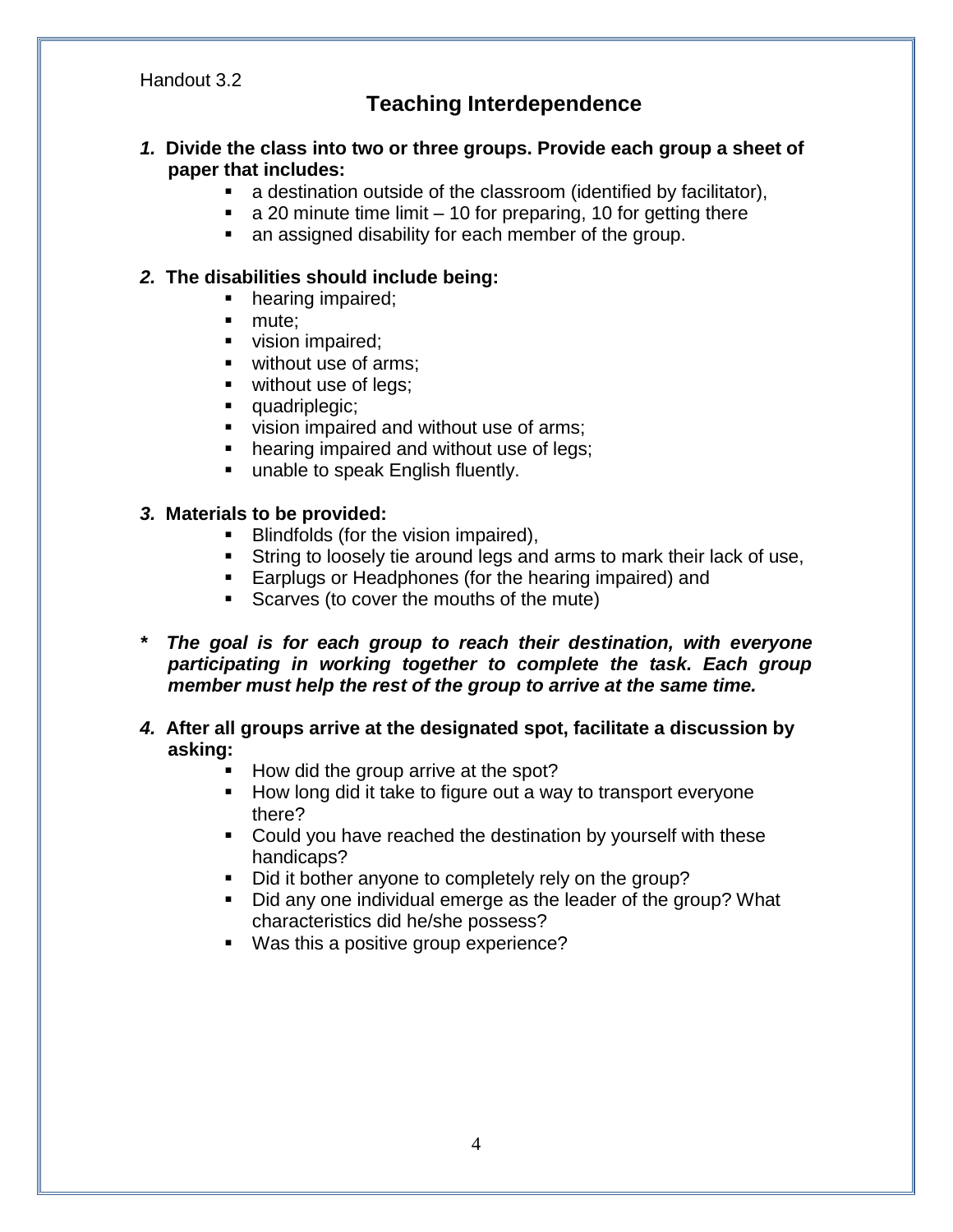Handout 3.3

## **DIRECTIONS FOR INTERNET SCAVENGER HUNT**

1. With your groups, go to the library or your school's computer lab (wherever there is a computer with Internet access).

2. You are responsible for finding certain sites on the Internet. Every time you find one of the sites, mark down the web address and other contact information (street address, phone number, email, fax, etc). Also, write a short summary of all of the information available on the site, or, if possible, print out the information. You will keep this in your portfolio.

### 3. SITES/ INFORMATION YOU NEED TO HUNT FOR:

- ❖ Map of your town
- Members of your City Council
- ❖ State Legislature
- Biography of your U.S. House Representative
- Weather of your city- a three day forecast
- **❖** ASPIRA home page
- Latino Neighborhoods Profiles Online
- A newspaper article about a Latin American leader from a Latin American newspaper or magazine
- CHAT rooms Engage in an online conversation about a current event.
- Check out the chat rooms at an informative newspaper:

The Washington Post The New York Times The Miami Herald The Philadelphia Inquirer The Chicago Tribune El Nuevo Día

#### **REMEMBER TO DOCUMENT ALL YOUR FINDINGS!!! GOOD LUCK AND HAVE FUN!!!!!!!**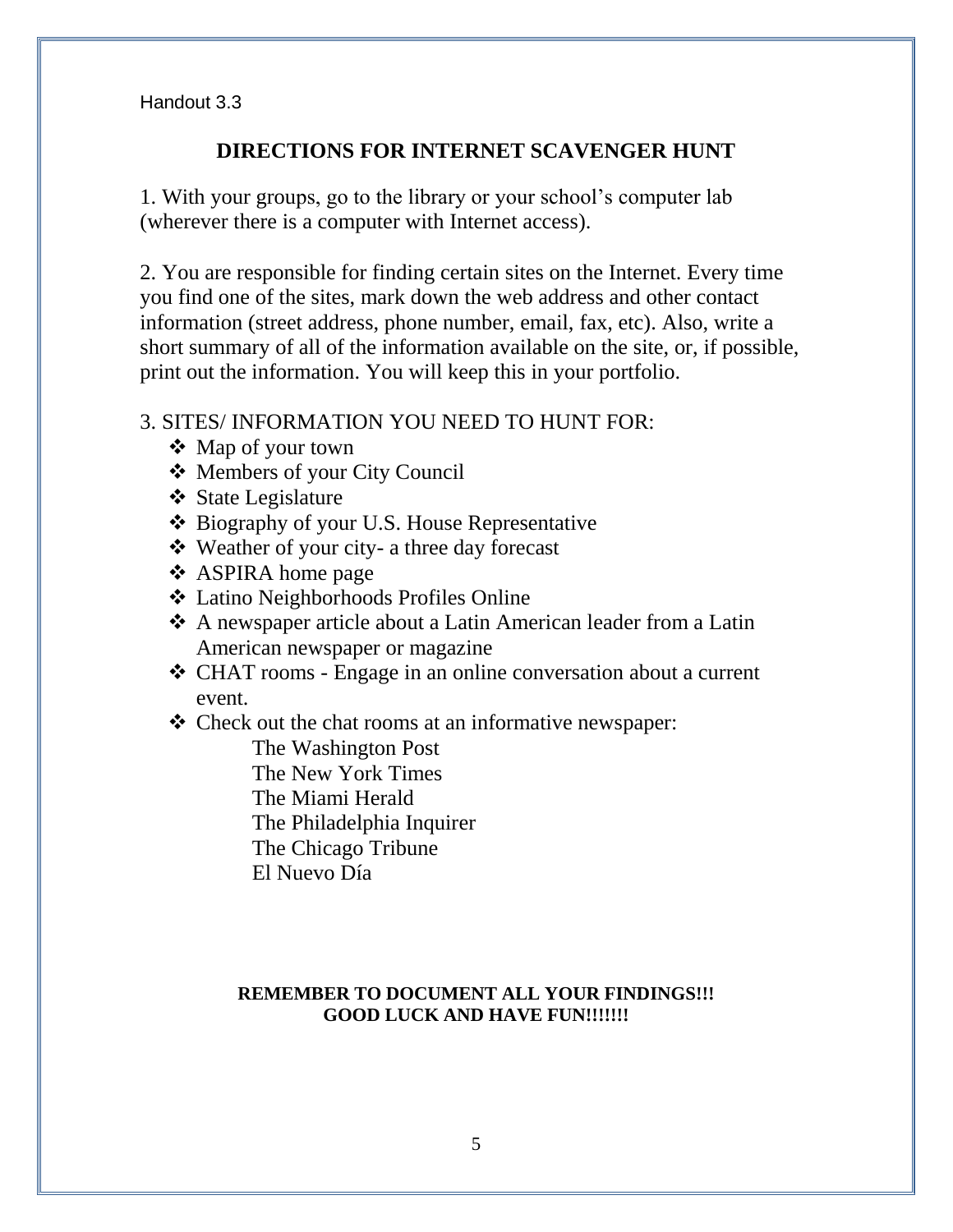## Handout 3.4A: **Definition of I-Statements**

In communication there are I-statements and you-statements. The use of you-statements can be detrimental to ourselves and others. For example, another group member may irritate or criticize you. In response, you may remain silent and irritated, or send a "you-statement".

| Types of "You-Statements": | <b>Examples of "You-Statements":</b>      |
|----------------------------|-------------------------------------------|
| Ordering                   | "Don't do that."                          |
| Threatening                | "You stop that, or else!"                 |
| Preaching                  | "You should know better."                 |
| <b>Blaming</b>             | "This is all your fault."                 |
| Judging                    | "Your so dumb 'cause you're younger."     |
| Criticizing                | "You don't know how it's done."           |
| Ridiculing                 | "You're acting like a baby, get over it!" |
| Name-Calling               | "You're an idiot!"                        |

You-statements are counterproductive because people generally do not like to be ordered or criticized. You-messages frequently result in unproductive arguments.

In comparison, I-statements, are non-blaming statements that simply communicate how one person is affecting another. I-statements do not criticize. As well, it is possible to send an Istatement without using the word "I". The essence of I-statements involves sending non-blaming messages about how the sender feels another group member is affecting them. How would your partner react to hearing you say, "I'm insecure," versus, "You're making me insecure?"

| "You-Statements"                          | "I-Statements                                 |
|-------------------------------------------|-----------------------------------------------|
| "Don't do that."                          | "I'd feel better if we focused on our work."  |
| "You stop that, or else!"                 | "I'm frustrated."                             |
| "You should know better."                 | "I thought it was done differently."          |
| "This is all your fault."                 | "I think mistakes were made, let's fix them." |
| "Your so dumb 'cause you're younger."     | "I've got experience that might help."        |
| "You don't know how it's done."           | "I've got an idea how to do it!"              |
| "You're acting like a baby, get over it!" | "I feel like we should move on."              |
| "You're an idiot!"                        | "I'm unhappy the way things are going."       |

I-statements communicate much more honestly and successfully how one person's behavior affects another. I-statements tend to be more effective because they discourage defensiveness and encourage the other group member assume responsibility for his/her behavior. I-statements tell the group member that you trust him/her to respect your needs and to handle the situation constructively. I-statements are much less likely to produce an argument. They tend to facilitate honesty, openness and more cordial relationships within the group.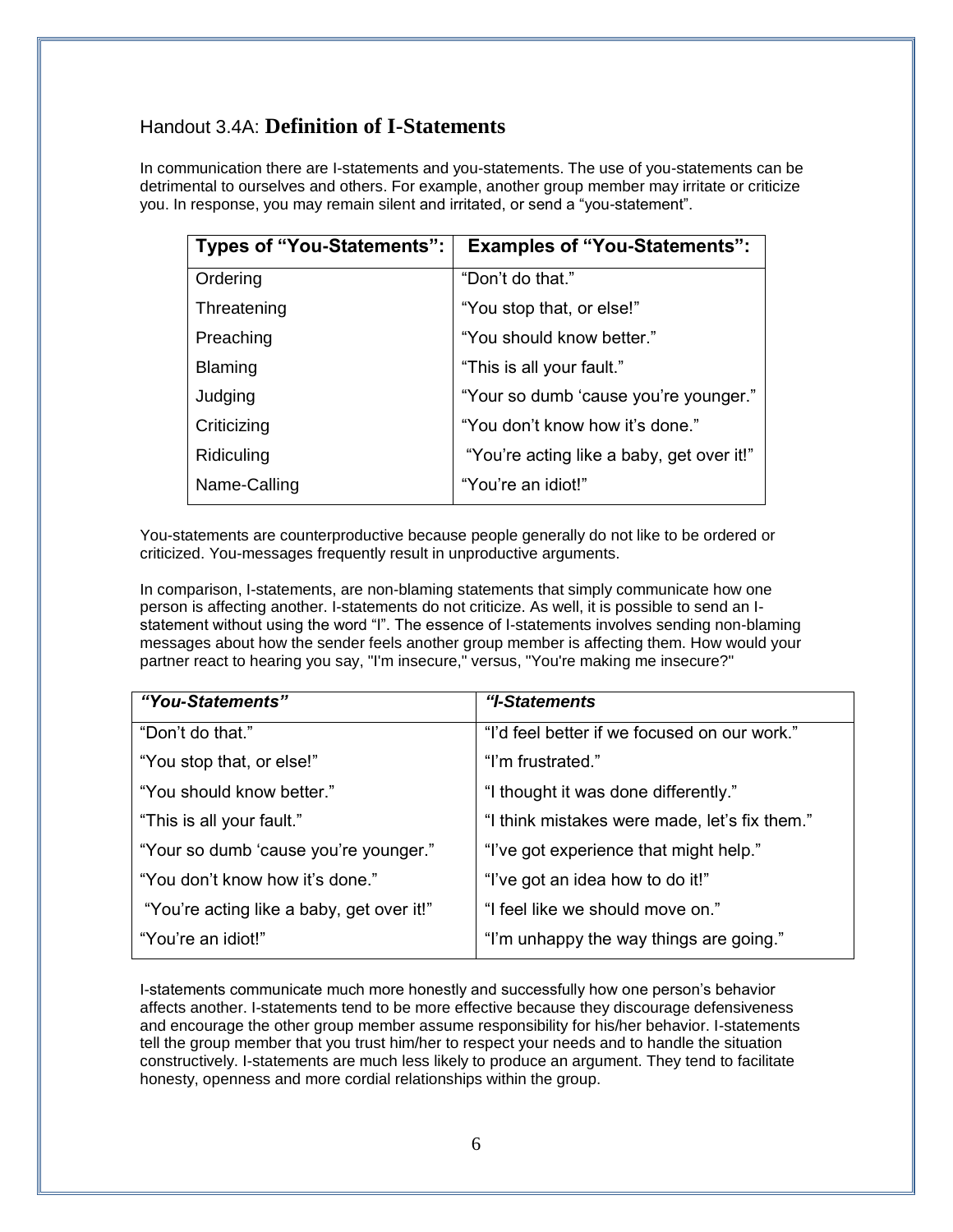Handout 3.4B:

# **Choosing Your Words Carefully**

**Directions**: Change the negative blaming statements below to positive nonblaming statements without changing what is intended to be said.

| YOU-STATEMENT                                                               | <b>I-STATEMENT</b>                                          |
|-----------------------------------------------------------------------------|-------------------------------------------------------------|
| You don't love me anymore.                                                  |                                                             |
| Why are you always late?                                                    | the control of the control of the control of the control of |
| Shut up!                                                                    |                                                             |
| You don't care about me. If you did,<br>you'd have done it the way I asked. |                                                             |
| You're wrong, you shouldn't do it that way.                                 |                                                             |
| You know what you are?<br>You're an idiot.                                  |                                                             |
| You're so stupid! Why can't you understand<br>how to do it?                 | <u> 1999 - Johann John Stone, mars et al. (</u>             |
| I wouldn't go out with you even if<br>you were the last person on earth.    | <u> 1989 - Johann John Stone, mars et al. (</u>             |